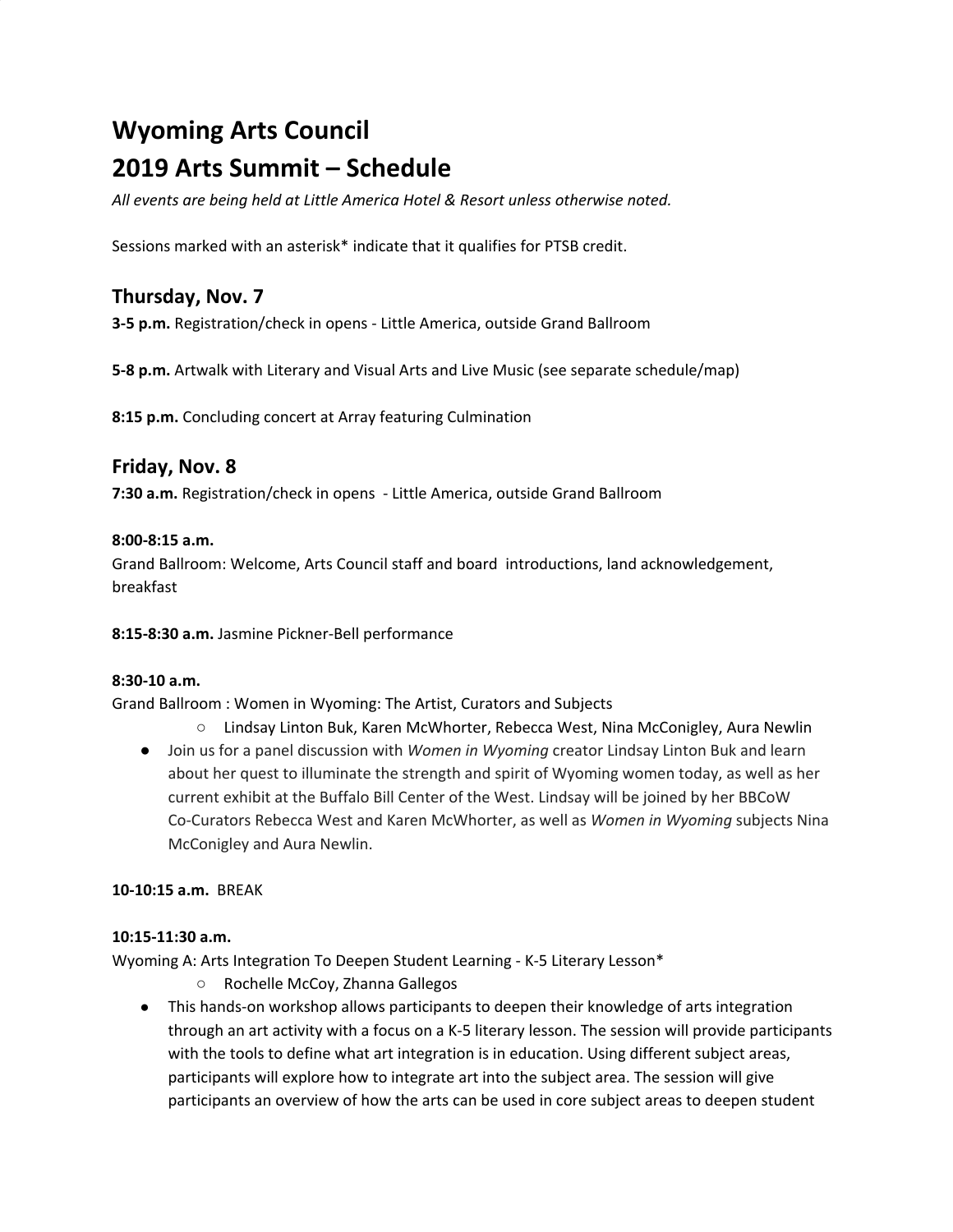learning K-12 grade. What is art integration? Participants will be given scenarios to decide whether or not the scenario its in fact art integration. Multiple intelligences and learning styles will be explored and how reaching multiple styles of learning can deepen and increase student learning.

Wyoming B: Inclusion is more than a Checkbox: Moving from the Americans with Disabilities Act to Universal Design

- Kayc DeMaranville, Shannon Buller, Terri Wofford
- Join us for a panel conversation on creating more meaningful spaces and experiences in the arts for people with disabilities. Through this session will identify principles and best practices as well as key resources in Wyoming for advancing inclusion and equity for people with disabilities.

Wyoming C: Joyful Noise: Musical Games for Every Child and Classroom\*

- Laura Robison
- For generations, traditional music games have been a source of joy and community building for children in school. In this hands-on workshop, participants will learn musical activities and games that have stood the test of time and still delight children to this day. Hand clapping games, circle games, echo songs, simple folk dances, chase games, passing games, and improvisatory games are all included in this workshop. A special focus will be on how to build community and cross-curricular connections through these games in the most welcoming environment possible, especially for teachers who do not teach music specifically. No musical experience is needed for this workshop. Complimentary, original resources will be available to participants.

Wyoming D: One Size Doesn't Fit All: A Conversation on Organizational Models

- Danelle Moyte, James Peebles, Meg Thompson Stanton, Adrienne Vetter, Anna Meyer
- Join us for a panel discussion on the ways in which nondominant artists and community members create organizations and collectives to achieve their common goals, and challenge the capacity of traditional approaches to nonprofit design to create meaningful and equitable impact and change.

Wind River: Folk & Traditional Art Mentoring Grants\*

- Darrell Lonebear, Koleton Lonebear, Jack Mease, Soleiana Abernathy
- The Wyoming Arts Council's Folk & Traditional Arts Mentoring Grant is one way we work to support and encourage the practice and continuation of folk & traditional arts in Wyoming. Current master artist and learner pairs will discuss their unique Wyoming traditions, the importance of sustaining them, and how they go about teaching, learning, and conserving their traditional art forms.

Big Horn: The Balancing Act: Ensuring Time For Your Creative Practice\*

- Larissa Smith, Brechyn Chace, Carolina Porras, and Nikiko Masumoto
- Whether it's holding down a full time job outside the creative sector, piecing together freelance projects, caring for children or other family members, or taking care of your own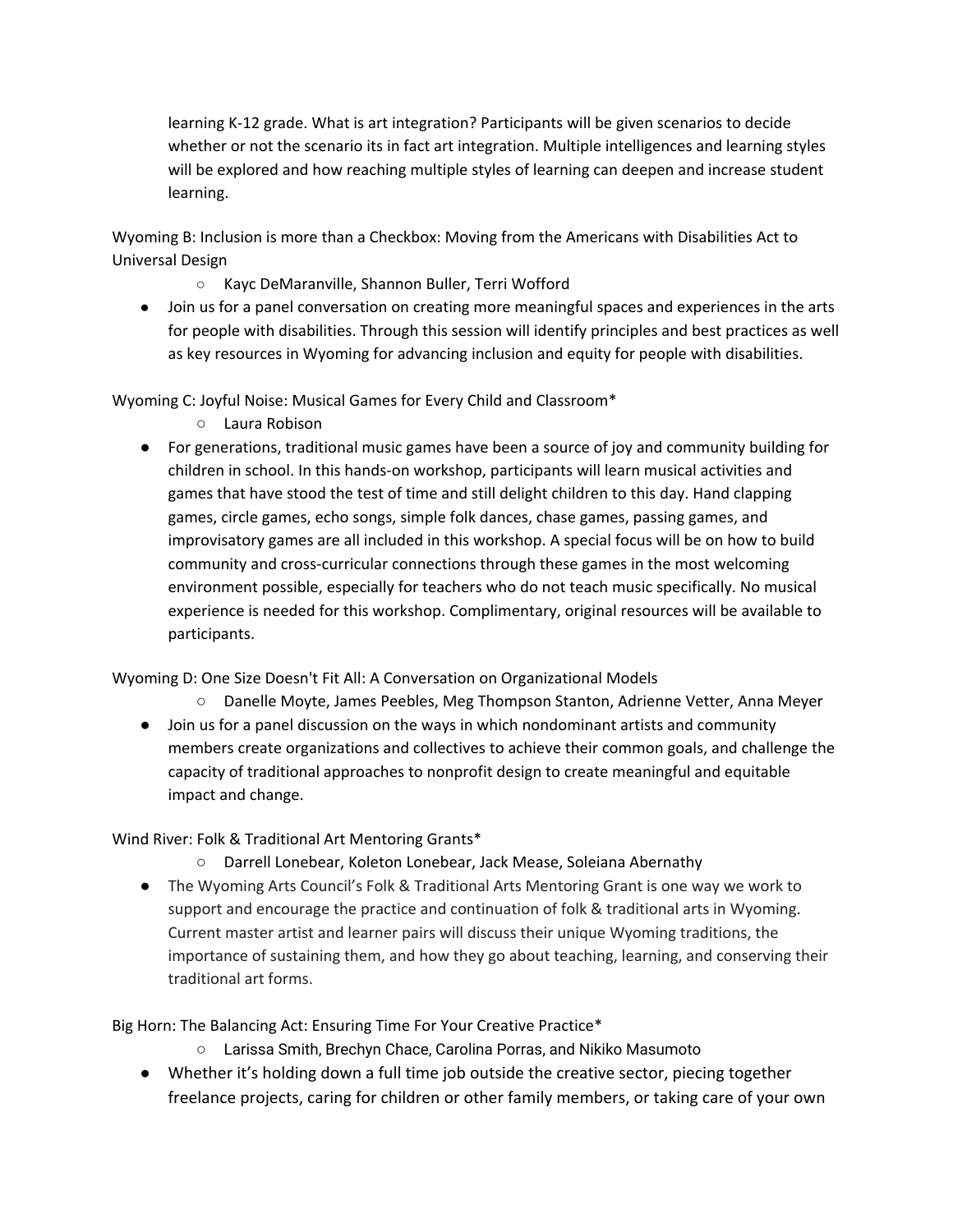health, you are likely familiar with having to balance your creative practice amidst many other demands. Your creative outlet is essential to your happiness and fulfillment, so how do you gather enough energy to make the work that fuels you? In this multidisciplinary conversation, panelists will attempt to answer this question and share strategies that have worked for them.

Sheridan: Playing Live for Money

- Alana Rolfe and Bri Long
- Want to learn how to successfully navigate the confusing world of booking gigs? Get straight talk from regional talent buyers and event producers Alana Rolfe (Mishawaka) and Bri Long (Longevity Productions). This panel conversation will give you the insight you need to stand out from other acts competing for stage time.

# **11:30 a.m.-1 p.m.**

Grand Ballroom: Keynote Presentation with Mary Anne Carter and Pam Breaux\*

● National Endowment for the Arts (NEA) Chairman Mary Anne Carter and National Assembly of State Arts Agencies (NASAA) President and CEO Pam Breaux will provide updates and information about the arts at the national level, share some success stories, and be available to answer questions.

# **1-2:15 p.m.**

Wyoming A: Cultural Bias in Arts Education\*

- Sarita Talusani Keller, Danelle Moyte, James Peebles, Jasmine Pickner-Bell, Adrienne Vetter
- This panel will discuss cultural inequality and exclusion in arts education institutions, highlight how multiple cultures learn creative practices in multiple ways, share resources and strategies for teaching as nondominant cultural artists, and address the need for greater access to culturally-relevant and equitable arts learning in Wyoming.

Wyoming B: Arts Council Grants: Overview, Process, and Common Questions

- Karen Merklin, Steve Schrepferman
- If you have questions about the Arts Council grants and granting process, join Arts Council Grants Manager Karen Merklin and Board Chair Steve Schrepferman as they address common issues and questions, and provide insight to the panel review process. This session is broken into five 15 minute topics so you can come and go to the topics most relevant to you or your organization: 1. Overview of Arts Council Grant Programs and Who Can Apply, 2. Wyoming Secretary of State and DUNS # Requirements, 3. Submitting an Application and How Grant Payments are Processed, 4. Panel Process for Community Support Grants, and 5. Final Reports, Evaluation, and Audits.

Wyoming C: Musical Artistry in Early Childhood: How To Develop Musicality and Cognitive Development From Pre-Birth to Age Five\*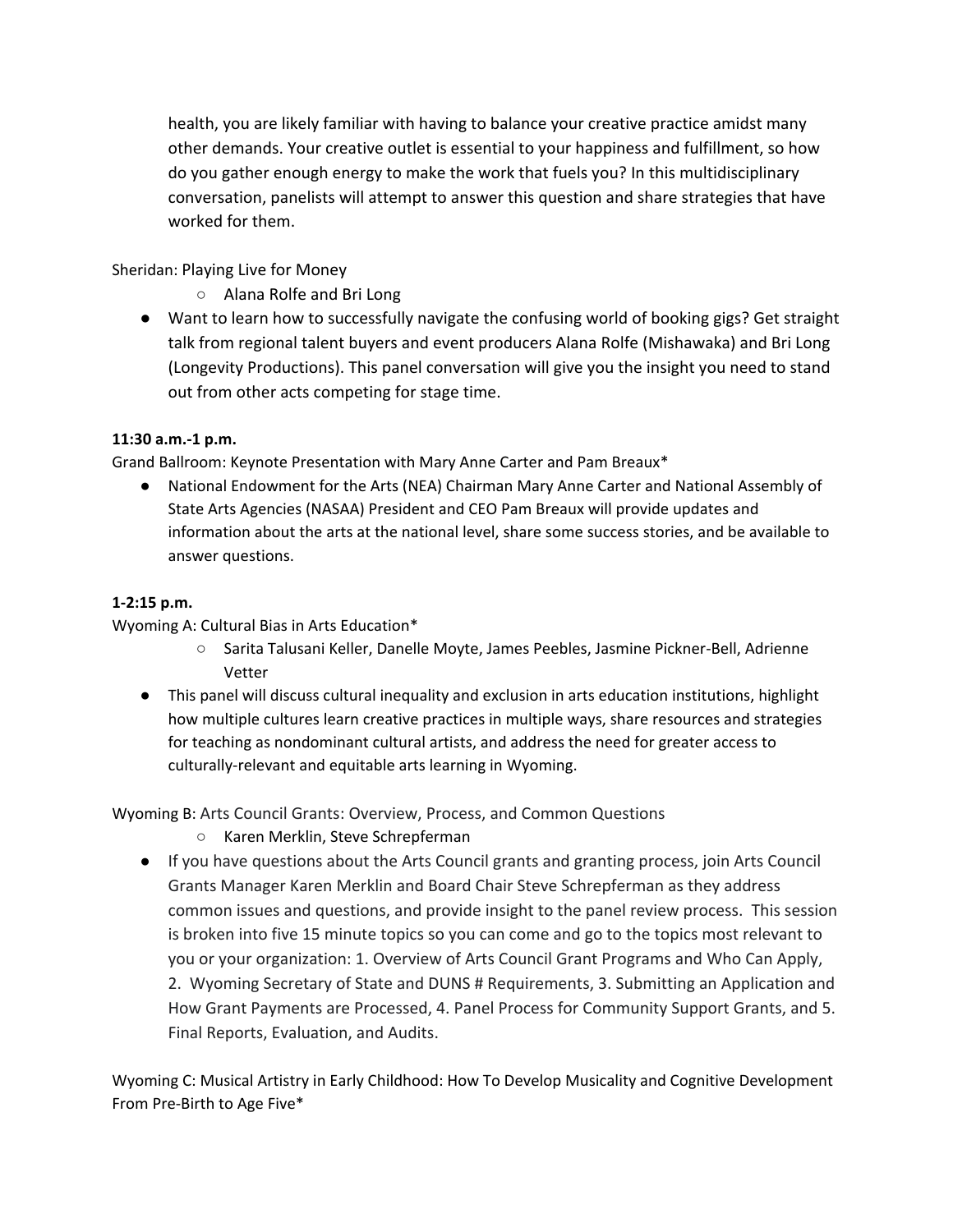- Tiger Robison
- Many teachers, families, and caregivers know about the benefits of music on children's development and artistry, but some are hesitant to offer music instruction for various reasons. In this hands-on workshop, participants will learn how to be musical with children pre-birth to age five by implementing four groups of musical activities. A full, original, complimentary folder of digital resources will be available. No musical experience is needed. If able, please bring a baby-sized doll or stuffed animal for practicing traditional rhymes and bouncing activities, some dolls will be available.

Wyoming D: History Through Fiction: A Talk with Author Jamie Ford\*

- Jamie Ford
- Author Jamie Ford addresses pivotal moments in history through his fiction, from Japanese American internment during World War II in the novel, *Hotel on the Corner of Bitter and Sweet*, to the women's suffrage movement in his novel, *Love and Other Consolation Prizes*. Jamie recently contributed a short story to a collection coming out next year called *Suffragette City*. His story is about Mabel Ping-Hua Lee, a suffragette who fought for the right to vote even though she was ultimately unable to do so, since she was Chinese. Join Jamie for a talk about these subjects, his writing, and the role of historical fiction.
	- *○ Sponsored by Ucross*

Wind River: Art For Life: Creative Aging with Folk & Traditional Arts\*

- Troyd Geist
- Troyd Geist, folklorist at the North Dakota Council for the Arts, will present on the Art For Life creative aging program, which seeks to improve the emotional and physical health of elders by involving folk art and folk traditions in a community-based creative aging program.

# Big Horn: Access to the Public Art Process

- Michael Chavez
- Michael Chavez, Public Art Program Manager at Denver Arts & Venues, will provide an overview of the public art process, highlighting best practices, how to approach RFQs and RFPs, and what administrators look for in public art proposals. He will provide pointers and tips for artists looking to move from gallery and museum shows to public art.

Sheridan: Digital Music Distribution & Licensing for Independent Artists

- Shawn King
- As the landscape of the music industry continues to evolve, one constant is that the internet has provided the opportunity for your music to have a broad reach. Whether you want to license your music for television or get your latest single on Spotify, we'll dive into all the essentials of digital distribution and licensing with Grammy-nominated composer and producer, Shawn King.

**2:15-2:30 p.m.** BREAK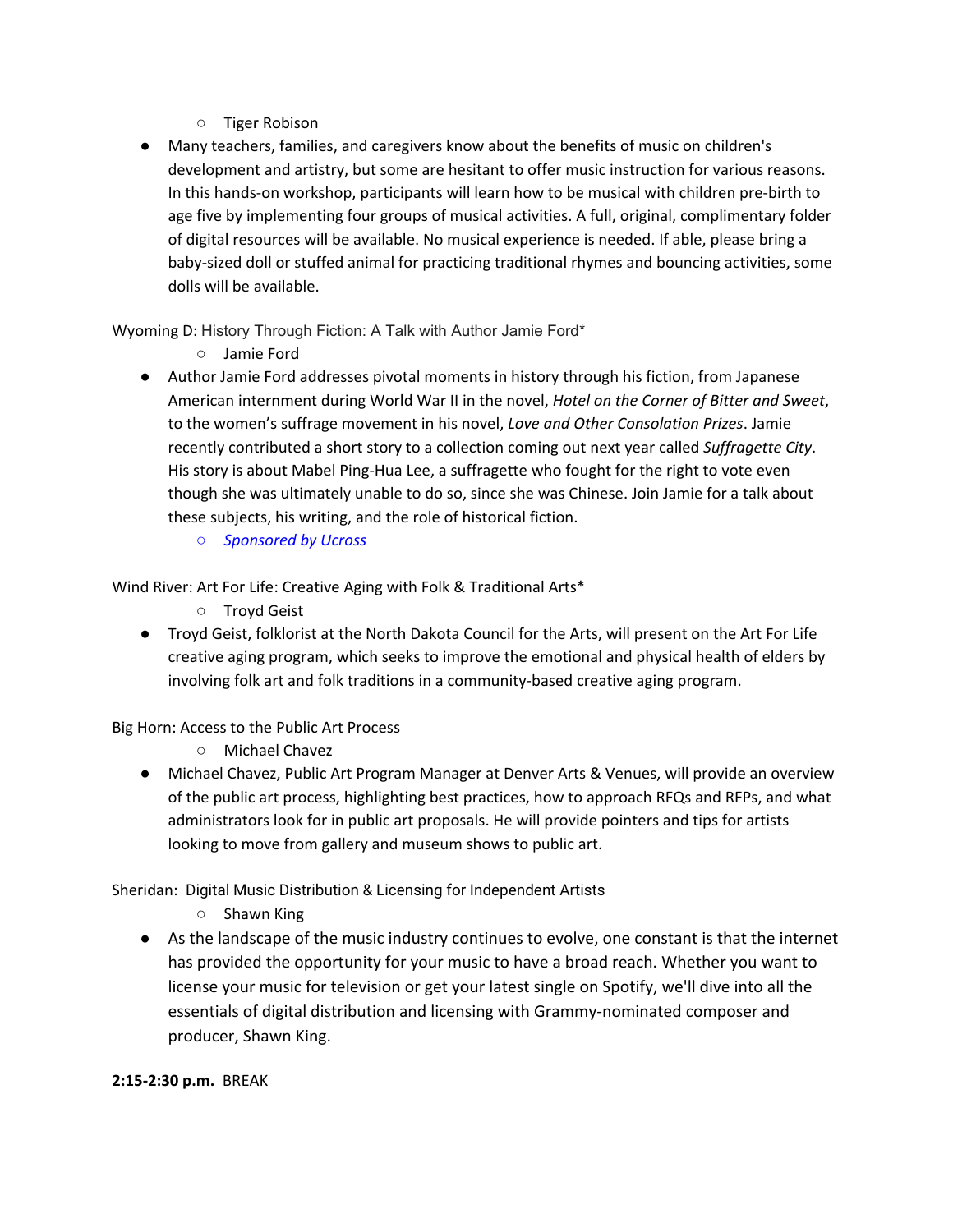### **2:30-3:45 p.m.**

Wyoming A: Responding to the Wyoming Landscape through the Practice of Japanese Brush Painting\*

- Kathleen Frye
- This hands-on workshop explores the elements of Japanese brush painting the variety of brush strokes, marks, and washes – painted on a variety of Japanese fiber papers. After experimentation, we'll use this approach to express our vision of the Wyoming mountain landscape. We'll end the workshop with a discussion of how this creative work can be integrated with issues that are connected to strands in the WY Social Studies Standards. These include comparisons with the mountainous geographies of Japan and Wyoming and the history of the Heart Mountain Internment Camp during World War II.

# Wyoming B: Artists Trading Cards\*

- Abi Paytoe Gbayee
- This hands-on workshop explores several different ways to approach the fascinating world of Artist Trading Cards. The history of the movement of Artist Trading Cards will be touched on, as well as an opportunity to interact with a collection of Artist Trading Cards from around the world. Participants will have the opportunity to practice creating their Artist Trading Cards and will learn about how card swaps and themes can be used. There will also be time for discussion, questions, and comments.

# Wyoming C: Participatory Evaluation: A Crash Course

- Deryn Dudley
- Experienced community builders know that involving stakeholders the people directly connected to and affected by their projects - in their work is tremendously important. This is especially true in evaluation processes so that the real needs of the community are recognized and addressed. Join this workshop where you will get an overview of participatory approaches to evaluation and a review of possibilities for ongoing application and use of these techniques.

# Wyoming D: It's True, I'm a Playwright

- Madeleine George, Leean Torske
- Join playwright's Madeleine George and Leean Torske in conversation as they offer insight into their process, work, and the challenges of writing plays.
	- *○ Sponsored by Dramatist Guild Foundation*

Wind River: Supporting Native Arts: First Nations Development Institute\*

- Abi Whiteing, Catherine Bryan
- First Nations Development Institute, based in Longmont, CO, works to build healthy economies in Indian Country based on strategies that emphasize Native communities controlling their assets. As a cultural asset for Native communities, art has been an integral part of sustaining Native nations, culture, language and traditional beliefs, shaping community and family ties and cultural pride. Yet, the process of colonization has stripped many Native communities of artistic forms and individuals with the capacity to carry on traditional art forms that are integral to their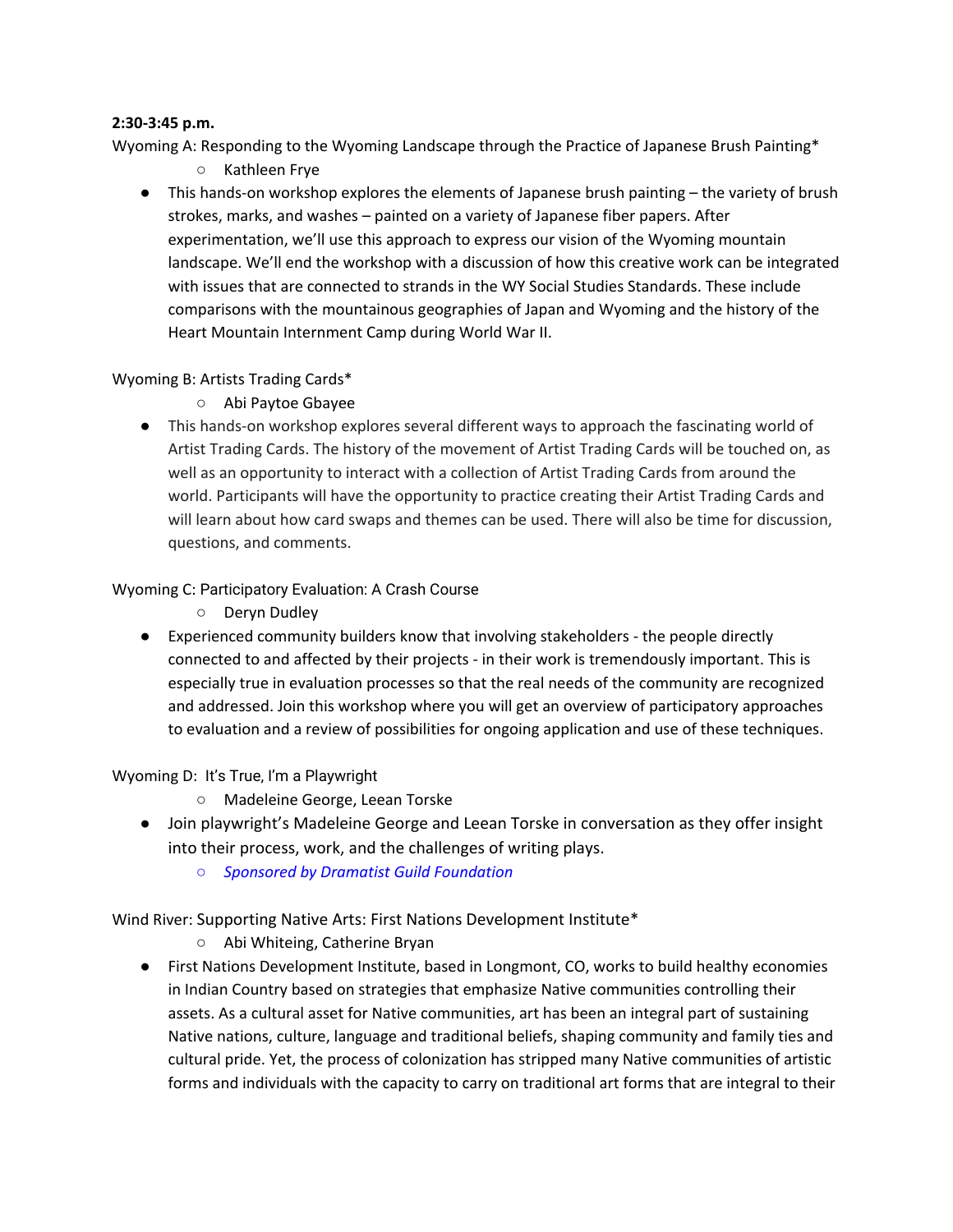cultures. Abi Whiteing (Blackfeet) and Catherine Bryan (Navajo) will discuss the Native Arts Initiative and their work to support Native Arts across the country.

# Big Horn: Arts in Advocacy and Activism\*

- Adrienne Vetter, Meg Thompson Stanton , Antonio Serrano, Leah Reeb Valera, Roxanne Anderson
- Explore how the arts have been used to reframe narratives, highlight under-told stories, or advance social change; and the role of the arts in current efforts around Wyoming. This discussion will explore the many ways in which the panelists use the arts and creative expression as a vehicle for advancing equity in their communities.

# Sheridan: Real Talk: Being a Musician in a Small Community

- Larissa Smith, Brechyn Chace, Jason Tyler Burton and Hillery Lynn
- You hear over and over again in the music community that if you want to be successful, you need to move to a big city. While city life might have its perks, there are also benefits to being an artist in a small town. In this panel conversation Wyoming musicians Hillery Lynn and Jason Tyler Burton, and Pennsylvania-based musicians Larissa Smith and Brechyn Chace, will share both the challenges and the perks to making music in a small community.

# **3:45-4 p.m.** BREAK

# **4-5 p.m.**

Grand Ballroom: Rules of Engagement: Cultural Leadership for Wyoming's Creative Future

- Wyoming Arts Alliance (WyAA) Board Members
- A 2016 Wyoming Arts Alliance (WyAA) survey of Wyoming's cultural organizations pointed out a critical need for professional development designed to strengthen cultural leadership and sustainability in Wyoming communities. This session launches WyAA's Pilot Professional Development Program by announcing the first 3 communities selected to participate, and outlining WyAA's 5-year plan for this program. WY decision makers will provide key advice on how to support and move forward creative development and leadership at local and state levels.

# **5-6:30 p.m.**

Grand Ballroom Pre-Function Space: WyAA Reception: More Artists. Better Wyoming. Honoring Wyoming's Fellowship Winners, Past and Present.

● Join the Wyoming Arts Alliance (WyAA) and the Arts Council in celebrating Wyoming artists. Folk and traditional artists and fellowship award winners in the visual, performing, and literary arts have enriched, challenged, entertained and stimulated us for decades. We'd like to take this time to thank them for their contributions and honor their accomplishments. It is because of Wyoming's artists we can say More Art. Better Wyoming.

**6:30-7:30 p.m.** Dinner on your own and Affinity Group gatherings (various restaurants, advance sign up required.)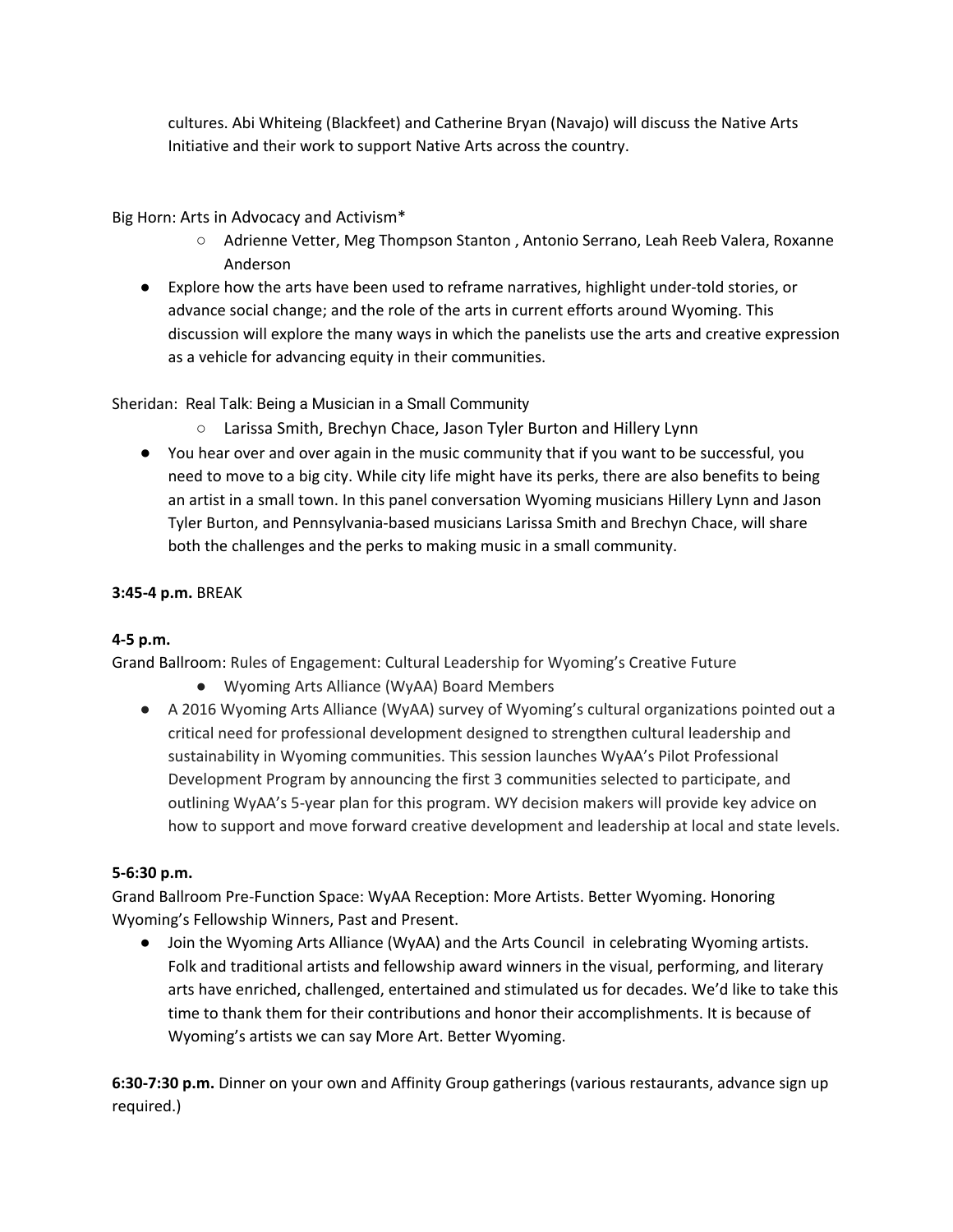**7:30-9:00 p.m.** World Premier Staged Reading

- The Atlas Theater, 211 W. Lincolnway
- The Wyoming Arts Council, in partnership with Relative Theatrics, has commissioned a full-length play for theatre that celebrates 150 years of Women's Suffrage, with Wyoming being the first state to give women the right to vote. The piece is contemporary in nature and focuses on playwright Leean Torske's vision around ideas such as women's rights, movements against oppression, and justice building. The play will premier with a staged reading at the Atlas Theater in downtown Cheyenne, with full production scheduled as part of the Relative Theatrics following season and the goal of touring the piece around Wyoming in future years.
	- *○ Sponsored by Relative Theatrics and the Atlas Theater*

# **Saturday, Nov. 9**

# **8:15-8:30 a.m.**

Grand Ballroom: Welcome and a reading by Wyoming Poet Laureate, Gene Gagliano

### **8:30-10 a.m.**

Grand Ballroom: Self-Compassion in the Creative Process (and Other Seemingly Impossible Feats)\*

- Sunni Brown
- Anyone who's ever dipped a toe into the creative process knows it can be brutal. Pursuing personal projects or dreams - and putting them out there to be seen by others - can feel like navigating a very treacherous gauntlet. Even while we're nudged by deep creative longings, most of us are deterred from taking action every step of the way. We second-guess, we doubt, we self-criticize, we get despondent or frustrated, we quit. Sometimes we tell ourselves it's about time or money, about a lack of essential resources, but from my experience, it's usually about something else entirely, something I refer to as "the internal human voiceover." Whether you've tuned into yours or not, we ALL have internal voiceovers - ongoing soundtracks in our minds that are active, opinionated, ruthlessly critical and can prevent us from taking creative risks. If we consistently believe their party lines AND we have no tools to work skillfully with them, the creative process will almost invariably shut down or break down. This talk introduces a powerful and proven technique to meet and befriend different parts of ourselves that arise when we attempt to create so that we can finally make an authentic contribution despite our negative self-talk.

#### **10-10:15 a.m.** BREAK

#### **10:15-11:30 a.m.**

Wyoming A: Arts Integration To Deepen Student Learning - K-5 Literary Lesson\*

- Rochelle McCoy, Zhanna Gallegos
- This hands-on workshop allows participants to deepen their knowledge of arts integration through an art activity with a focus on a K-5 literary lesson. The session will provide participants with the tools to define what art integration is in education. Using different subject areas,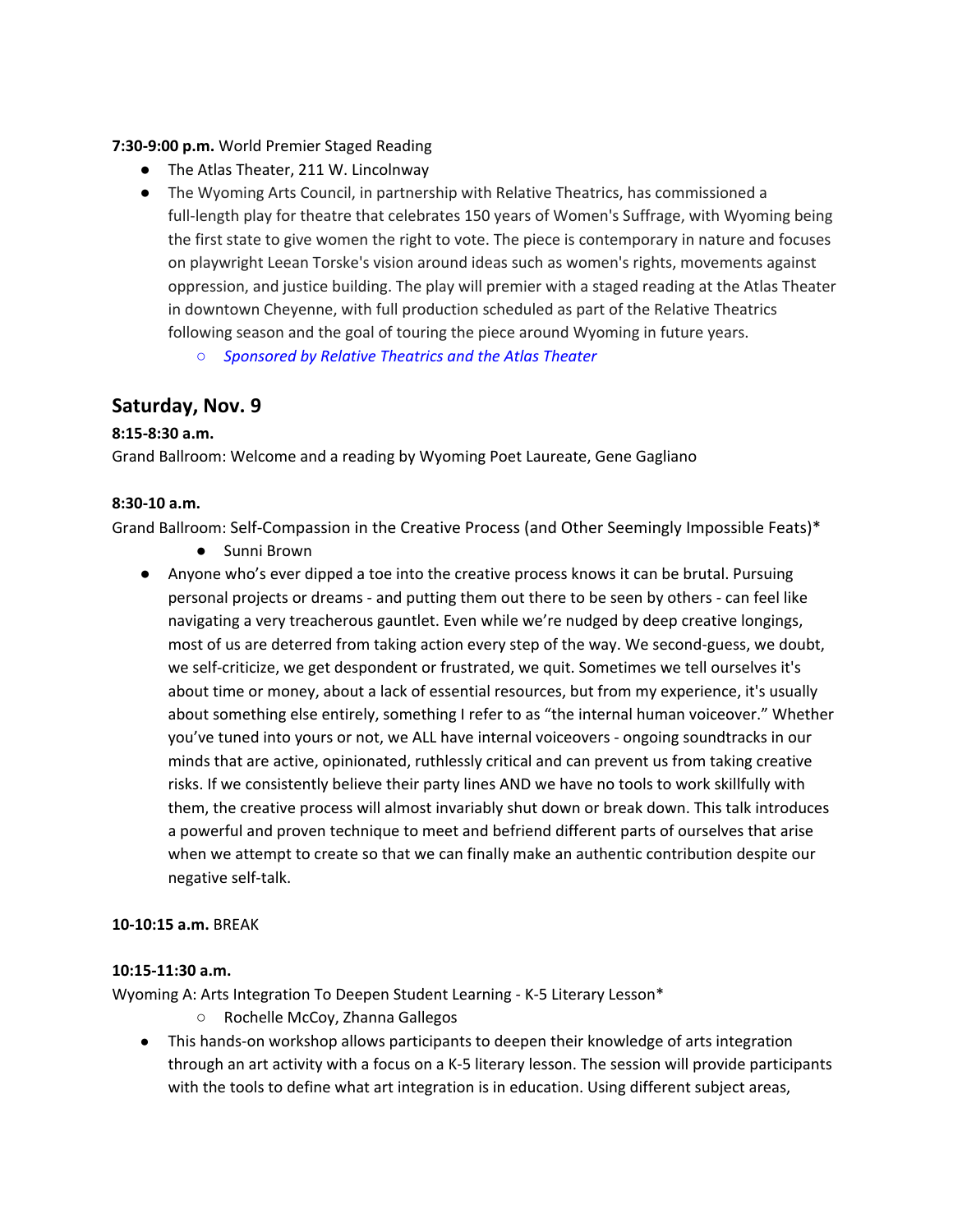participants will explore how to integrate art into the subject area. The session will give participants an overview of how the arts can be used in core subject areas to deepen student learning K-12 grade. What is art integration? Participants will be given scenarios to decide whether or not the scenario is in fact art integration. Multiple intelligences and learning styles will be explored and how reaching multiple styles of learning can deepen and increase student learning.

# Wyoming B: Artists Trading Cards\*

- Abi Paytoe Gbayee
- This hands-on workshop explores several different ways to approach the fascinating world of Artist Trading Cards. The history of the movement of Artist Trading Cards will be touched on, as well as an opportunity to interact with a collection of Artist Trading Cards from around the world. Participants will have the opportunity to practice creating their Artist Trading Cards and will learn about how card swaps and themes can be used. There will also be time for discussion, questions, and comments.

Wyoming C: Joyful Noise: Musical Games for Every Child and Classroom\*

- Laura Robison
- For generations, traditional music games have been a source of joy and community building for children in school. In this hands-on workshop, participants will learn musical activities and games that have stood the test of time and still delight children to this day. Hand clapping games, circle games, echo songs, simple folk dances, chase games, passing games, and improvisatory games are all included in this workshop. A special focus will be on how to build community and cross-curricular connections through these games in the most welcoming environment possible, especially for teachers who do not teach music specifically. No musical experience is needed for this workshop. Complimentary, original resources will be available to participants.

# Wyoming D: Peer-Peer Processing and Planning Discussions

- Antonio Serrano, Roxanne Anderson, Anna Meyer, Danelle Moyte, James Peebles, Ammon Medina, Shannon Buller
- Join us for facilitated roundtable conversations with other attendees and presenters about next steps and personally relevant action planning. This session is a space to process and share your experiences with various concepts at summit sessions and to contextualize the information to our home communities.

Wind River: Highlights in Health & Wellness Through the Arts Across Wyoming\*

- Hilary Camino, Diane Harrop, Kayc DeMaranville, Jasmine Pickner-Bell
- A discussion on arts and health programming with representation from a broad range of programs and artists from across Wyoming. Participants will discuss their successes, struggles, opportunities, and more, on their arts and health programming.

Big Horn: Visual Arts Portfolio Reviews (advance sign up required)